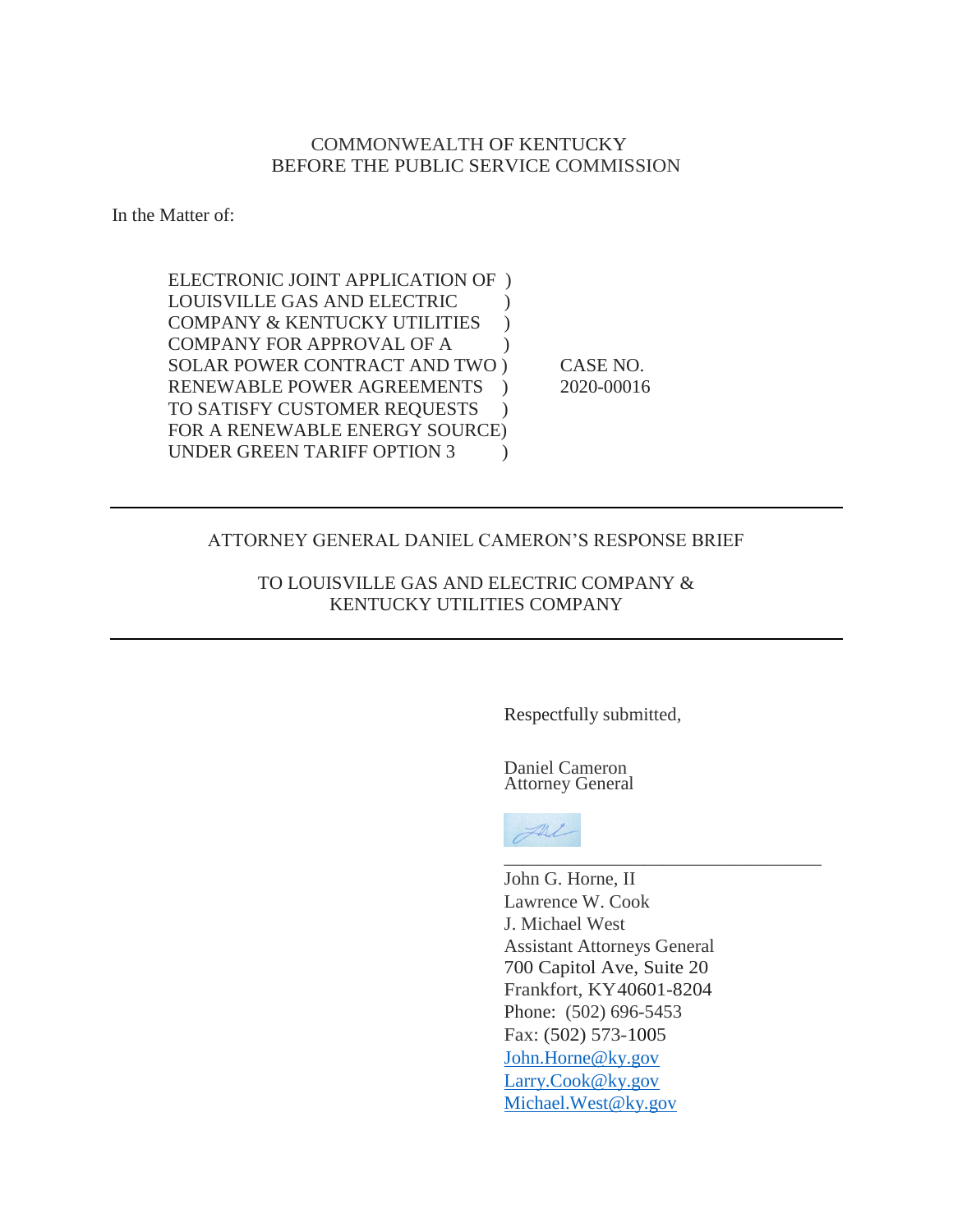# *Certificate of Service and Filing*

Pursuant to the Commission's Orders dated March 17, 2020 and March 24, 2020 in Case No. 2020-00085, and in accord with all other applicable law, Counsel certifies that an electronic copy of the forgoing was served and filed by e-mail to the following. Further, the Attorney General will submit the paper originals of the foregoing to the Commission within 30 days after the Governor lifts the current state of emergency.

Hon. Kendrick Riggs Hon. Allyson Sturgeon [kendrick.riggs@skofirm.com](mailto:kendrick.riggs@skofirm.com) [Allyson.Sturgeon@lge-ku.com](mailto:Allyson.Sturgeon@lge-ku.com)

This 17<sup>th</sup> day of April, 2020.



Lawrence W. Cook, Assistant Attorney General

\_\_\_\_\_\_\_\_\_\_\_\_\_\_\_\_\_\_\_\_\_\_\_\_\_\_\_\_\_\_\_\_\_\_\_\_\_\_\_\_\_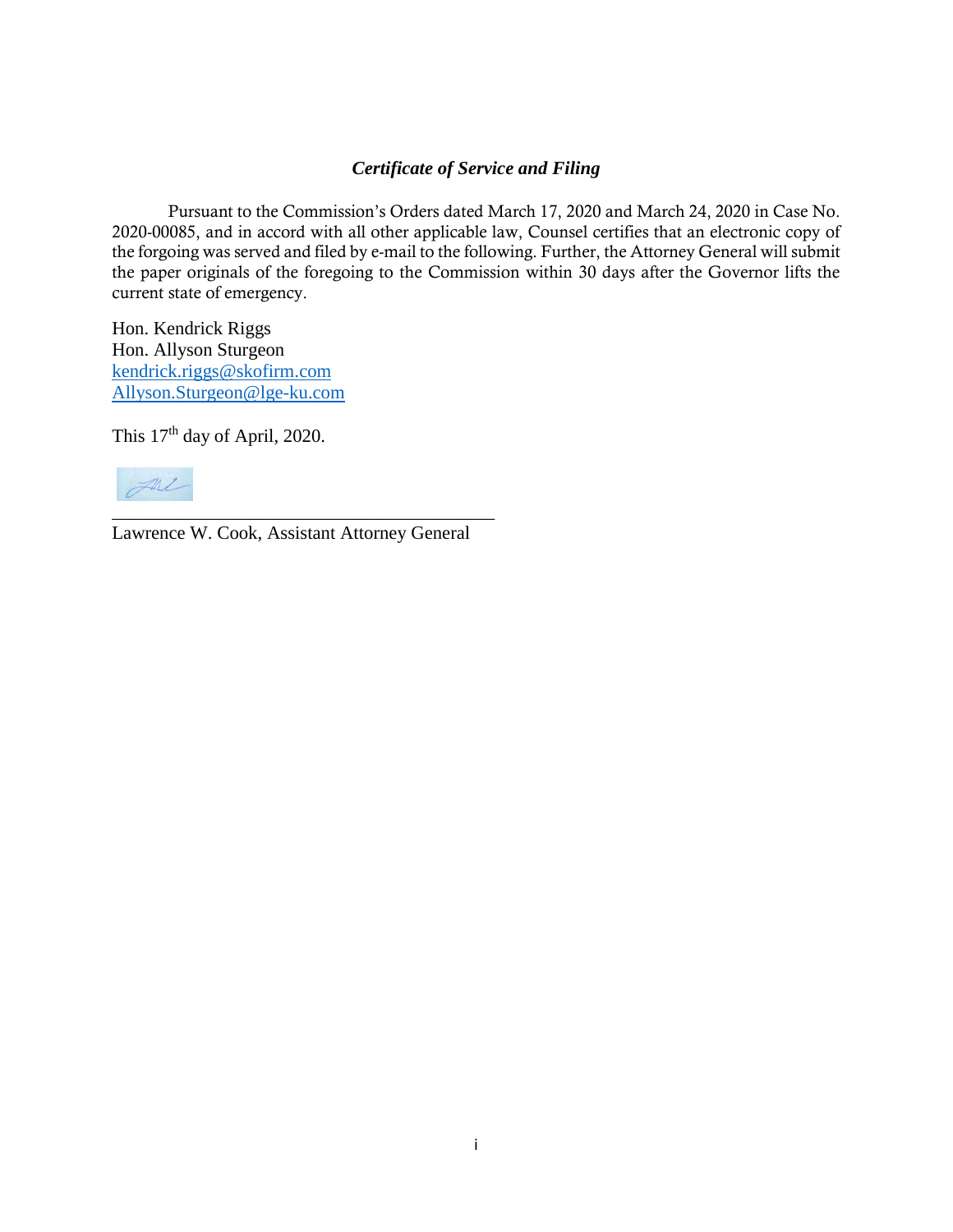# TABLE OF CONTENTS

| $\mathbf{I}$ . |                                                                  |
|----------------|------------------------------------------------------------------|
| $\Pi$ .        |                                                                  |
| III.           |                                                                  |
|                | A. The 75 MW Appropriately Falls Under Green Tariff Option #34   |
|                | B. The Remaining 25 MW do not Fall Under Green Tariff Option #3, |
|                | C. Additional Safeguards Should be Added if the Commission       |
| IV.            |                                                                  |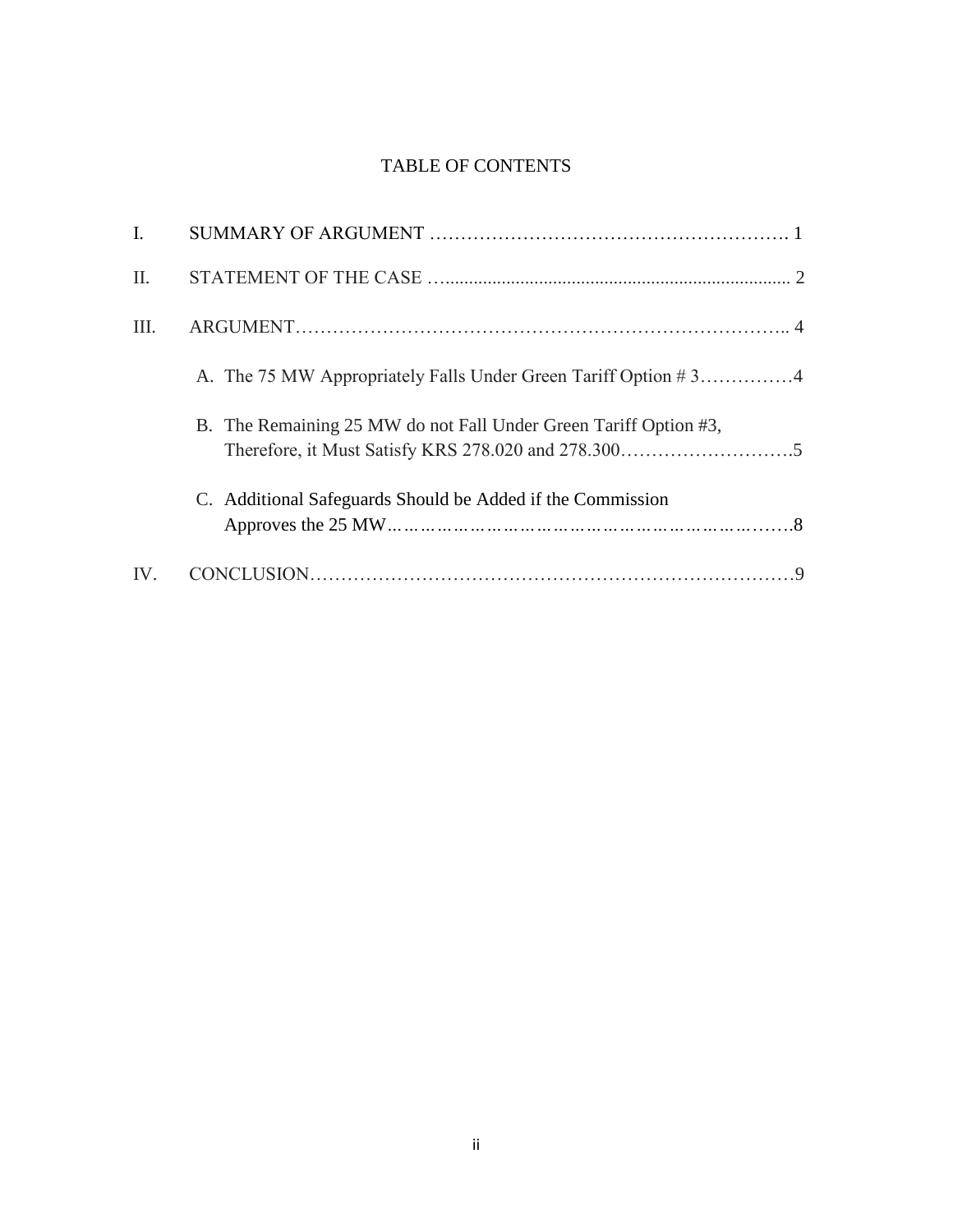## COMMONWEALTH OF KENTUCKY BEFORE THE PUBLIC SERVICE COMMISSION

In the Matter of:

ELECTRONIC JOINT APPLICATION OF ) LOUISVILLE GAS AND ELECTRIC ) COMPANY & KENTUCKY UTILITIES ) COMPANY FOR APPROVAL OF A  $\qquad$  ) SOLAR POWER CONTRACT AND TWO ) CASE NO. RENEWABLE POWER AGREEMENTS ) 2020-00016 TO SATISFY CUSTOMER REQUESTS ) FOR A RENEWABLE ENERGY SOURCE) UNDER GREEN TARIFF OPTION 3

#### **ATTORNEY GENERAL'S RESPONSE BRIEF**

The intervenor in this proceeding, the Attorney General of the Commonwealth of Kentucky, by and through his Office of Rate Intervention ("Attorney General"), submits the following for his brief in response to Louisville Gas and Electric Company and Kentucky Utilities Company ("LG&E/KU" or "the Companies") in the above-styled matter.

# **I. SUMMARY OF ARGUMENT**

The Public Service Commission ("Commission") should approve the 75 MW segment of solar energy under the Green Energy Tariff ("GET") Option #3. The Commission should deny LG&E/KU's request for the remaining 25 MW segment, unless LG&E/KU meet their burden of proof and show that ratepayers are not adversely affected. For the reasons enumerated herein, LG&E/KU has a difficult challenge meeting this burden.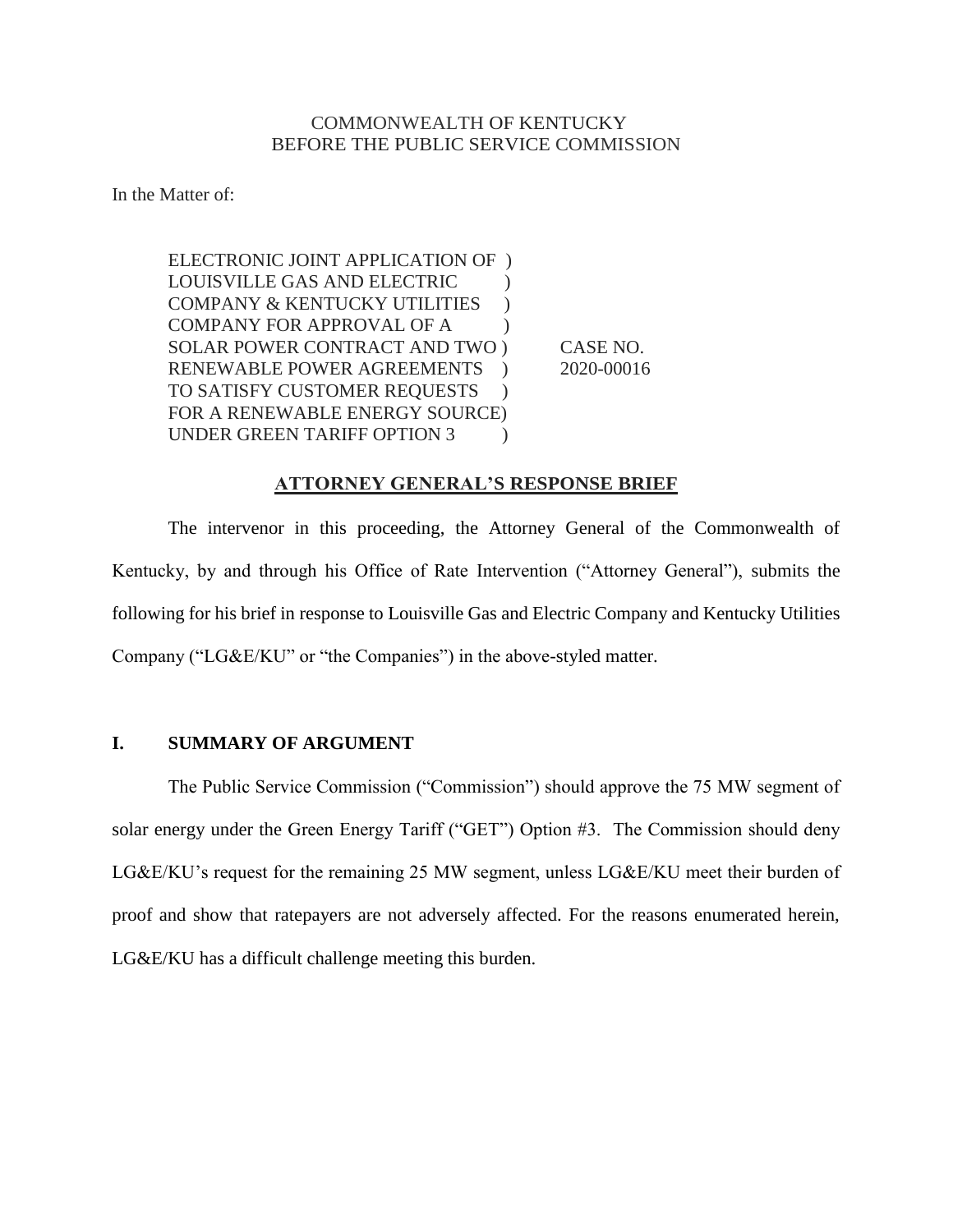## **II. STATEMENT OF THE CASE**

LG&E/KU is proposing to buy 100 MW of electricity from a third party vendor through the mechanism of a Purchase Power Agreement  $(PPA)$ .<sup>1</sup> Two large industrial customers will purchase seventy-five percent of the electricity under Renewable Power Agreements (RPAs).<sup>2</sup> All native load customers will share the remaining twenty-five percent.<sup>3</sup> LG&E/KU's motivation is twofold. First, it seeks to satisfy two large industrial customers' desire for access to renewable energy.<sup>4</sup> Second, it seeks to diversify its energy portfolio for the purported benefit of residential customers.<sup>5</sup> The 100 MW is not necessary for LG&E/KU to meet its load obligations.<sup>6</sup>

LG&E/KU seek approval of the PPA and RPAs under two separate criteria: first, a 75 MW segment pursuant to their GET Option # 3 and secondly, the remaining 25 MW segment under applicable statutes. The Commission in case Nos. 2018-00294 & 2018-00295 approved the Companies' GET.<sup>7</sup> The Attorney General does not take issue with the PPA or the RPAs as to the 75 MW segment under the GET Option #3. Whether it is wise for industries to spend money on a different energy source is entirely within their respective business judgment. The propriety of converting more than a square mile of prime farmland into solar panels is a question answered by the Kentucky State Board on Electric Generation and Transmission Siting or through the site compatibility certificate - site assessment report under KRS 278.216.<sup>8</sup> The only issue for the

<sup>1</sup> *See generally* Application, Case No. 2020-00016.

<sup>&</sup>lt;sup>2</sup> The two industrial customers are Toyota Manufacturing, Kentucky, Inc., (50 MW) and Dow Silicones Corporation (25 MW).

<sup>&</sup>lt;sup>3</sup> Application, pp. 5-9.

<sup>4</sup> Id. at p. 9.

 $<sup>5</sup>$  Id. at p. 10; Sinclair testimony, pp. 8, 16-18, 28; Conroy testimony pp. 8-9.</sup>

<sup>6</sup> *See* response to PSC DR 1-5.

<sup>7</sup> *In re: Electronic application of Kentucky Utilities Company for an Adjustment of its Electric rates,* Case No. 2018- 00294, Order dated April 30, 2019 sheet no. 69; and *In re: Electronic Application of Louisville Gas and Electric Company for an Adjustment of its Electric and Gas rates,* Case No. 2018-00295, Order dated April 30, 2019, Sheet no. 69, respectively.

<sup>&</sup>lt;sup>8</sup> A unique aspect to this case is that LG&E/KU will not own the power generating facility. Instead, it will be owned and operated by a third party, Rhudes Creek Solar LLC ("Rhudes Creek"), with whom the PPA is entered. Rhudes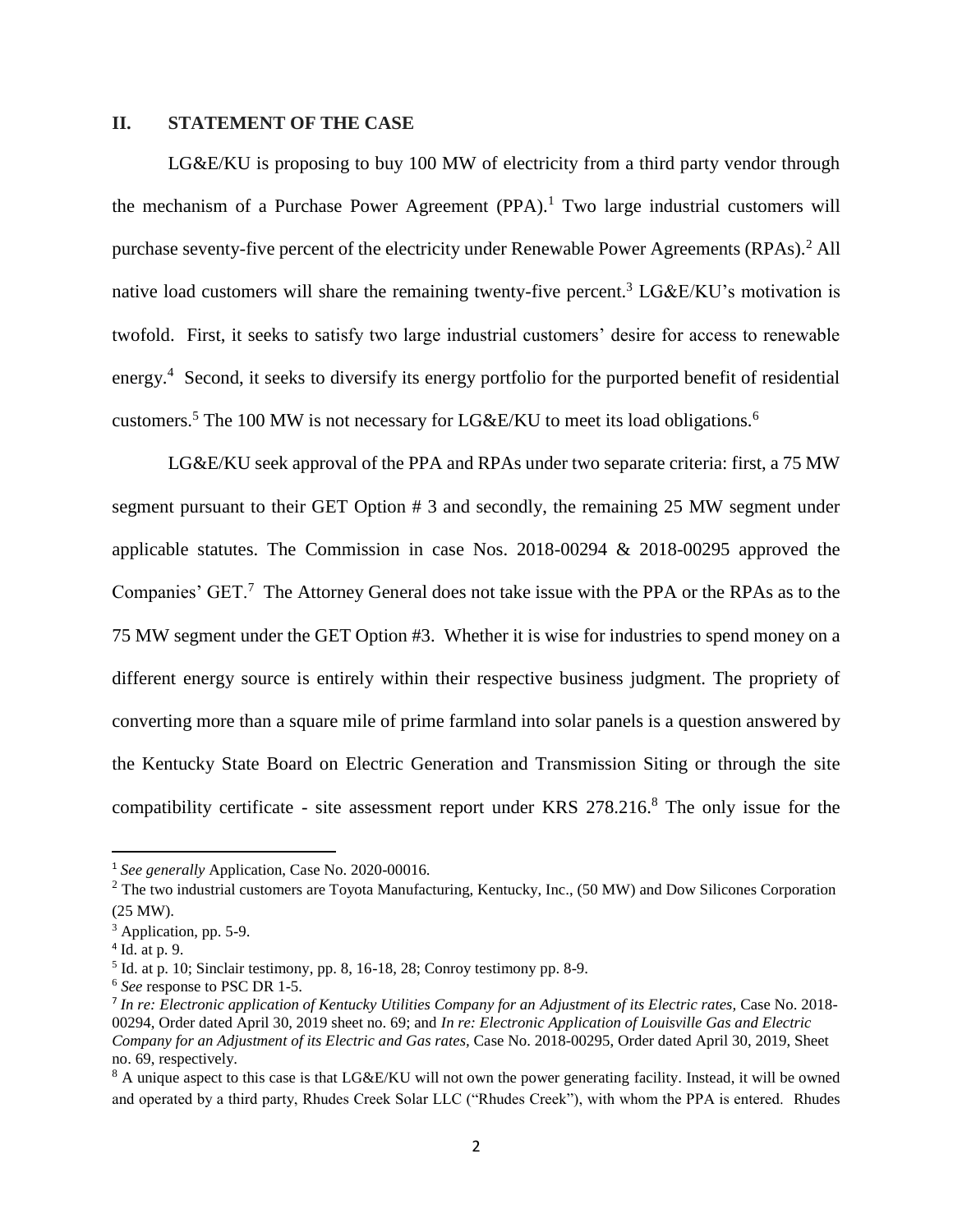Commission is whether the 25 MW segment of solar energy is in the best interest of the remaining ratepayers.

The Attorney General does question whether the Commission should approve the portion of the PPA concerning the 25 MW segment allocated to remaining ratepayers. As the Commission correctly pointed out in its March 2, 2020 order, statutory requirements mandate a showing of need and absence of wasteful duplication, as well as a lawful object within LG&E/KU's corporate purposes to approve the PPA for the 25 MW segment. This mandated review of the 25 MW segment falls under KRS 278.020 and KRS 278.300. LG&E/KU alone carry the burden to show that these statutes are satisfied.

If the Commission determines the 25 MW segment is likely to pose increased costs to the Companies' other ratepayers, then it should deny the application. The Commission could structure a disapproval in one of several ways. The Commission could approve the PPA for the 75 MW segment under the GET Option #3, while disapproving the 25 MW segment. Alternatively, the Commission could either: 1) approve the PPA for the 75 MW segment and conditionally approve the 25 MW segment, if LG&E/KU find a customer willing to purchase it for the same twenty-year period; or 2) approve the 25 MW segment if the Companies successfully prove that other customers will bear no additional costs. If at any time during the PPA's effective period that situation should change, the Commission should exercise its authority to take such additional actions, as it deems prudent to protect ratepayers from all such increased costs.

Creek is organized under the laws of Delaware and is wholly owned by ibV Energy Partners, LLC headquartered in Miami, Florida. Rhudes Creek will have to obtain necessary approvals to construct and operate the facility independent of this current case. Application, pp. 5-7.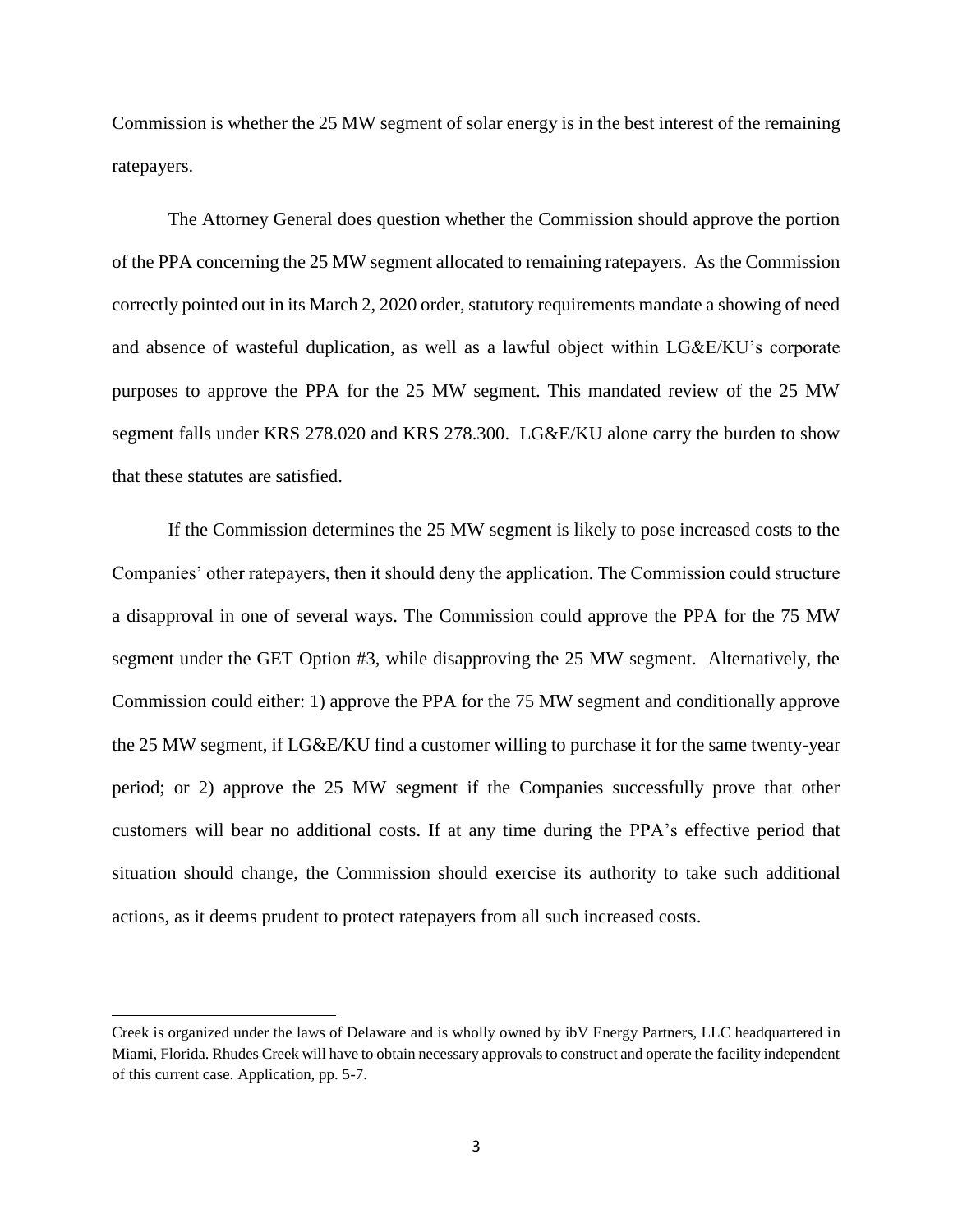#### **III. ARGUMENT**

### *A. The 75 MW Segment Appropriately Falls Under GET Option # 3.*

Currently, the Companies own or otherwise have access to approximately 8,000 MW of electric generating capacity,  $9$  roughly 65% of which comes from coal-fired generation.<sup>10</sup> Only 8.4 MW is solar generation.<sup>11</sup> The Companies advocated in their recent rate cases that a GET is a mechanism for large commercial or industrial customers (e.g., Google, Amazon, Walmart etc.) to meet their own corporate sustainability objectives of supporting renewable generation for their own consumption and having the energy from specific resources delivered to their particular facilities.<sup>12</sup> It is commonly known that many Fortune 500 corporations have adopted boardapproved policies mandating their companies' transition to all renewable energy consumption by a date certain.

Prior to the current GET, the Companies had separate tariffs in place for a green energy program, a solar share program, and a business solar program.<sup>13</sup> Those programs allowed customers in any class (residential, commercial or industrial) to claim the environmental attributes of a renewable energy project through the purchase of Renewable Energy Certificates ("RECs").<sup>14</sup> The GET, however, provided a new third option to high-end users, by meeting those customers' renewable energy goals through RPAs wherein the utility acquires power from a renewable generator and resells the exact same resource to a particular customer or group of customers.<sup>15</sup> By

<sup>9</sup> Case No. 2018-00348, *In Re: Electronic 2018 Integrated Resource Plan of Louisville Gas & Electric Co. and Kentucky Utilities Co.*, Application vol. 1, p. 8-1.

<sup>10</sup> Id. at p. 8-7.

<sup>&</sup>lt;sup>11</sup> Id. (the Companies' total solar capacity will expand to 11 MW upon the completion of the Solar Share program. Id.).

<sup>12</sup> Case Nos. 2018-00294 and 2018-00295, direct testimony of Lonnie E. Bellar, pp. 33-34.

<sup>13</sup> Id., direct testimony of Robert Conroy, pp. 21-22.

<sup>14</sup> Id., direct testimony of Lonnie E. Bellar, pp. 33-34.

<sup>15</sup> Id. at 34.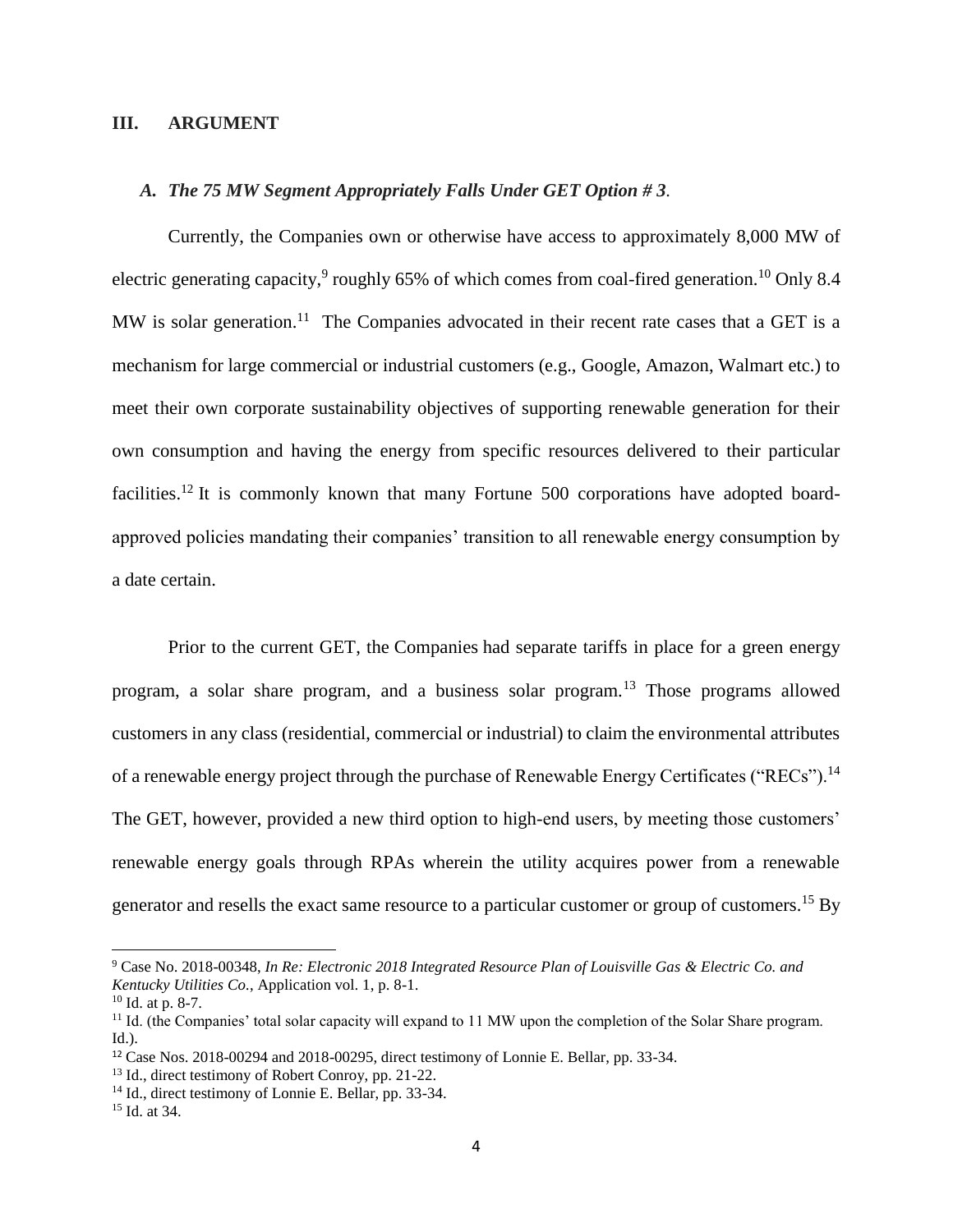making more green energy options available, especially to high-end users, the Companies' goal was to attract new economic growth and development.<sup>16</sup>

The Attorney General does not dispute the Companies' assertions that the 75 MW segment falls within their approved GET Option #3. If high-end users wish to pay additional sums for renewable energy to fulfill a business model it is their prerogative to do so. But the excess costs associated with such a choice may not be shunted onto the remaining ratepayers.

# *B. The Remaining 25 MW Segment of the Proposed PPA's Energy Does Not Fall Under GET Option #3, So, it Must Satisfy KRS 278.020 and 278.300.*

The Commission should not approve the PPA's remaining 25 MW segment if it is unnecessary or results in additional costs to ratepayers. The Companies alone bear the burden to show that KRS 278.020 (showing of need and absences of wasteful duplication) and 278.300 (lawful object within LG&E/KU corporate purpose) are satisfied. Under KRS 278.020 the Companies must show that the PPA's 25 MW segment is necessary to serve native load, and that this segment would not result in a wasteful duplication of resources. Likewise, KRS 278.300 allows the Commission to grant or deny LG&E/KU's application in whole or in part with such modifications that the Commission may deem necessary and appropriate.

The Commission is wise to look at the 25 MW segment under the purview of their applicable statues including KRS 278.020 and KRS 278.300. The arguments LG&E/KU make apply differently as to the 75 MW versus the 25 MW segments of the PPA and RPAs. The 25 MW segment must stand-alone; LG&E/KU cannot piggyback it onto the 75MW segment, which as the Attorney General concedes is allowed under the GET Option #3. LG&E/KU's argument that the statutes are not applicable to a purchase power arrangement is seeking a loophole that does not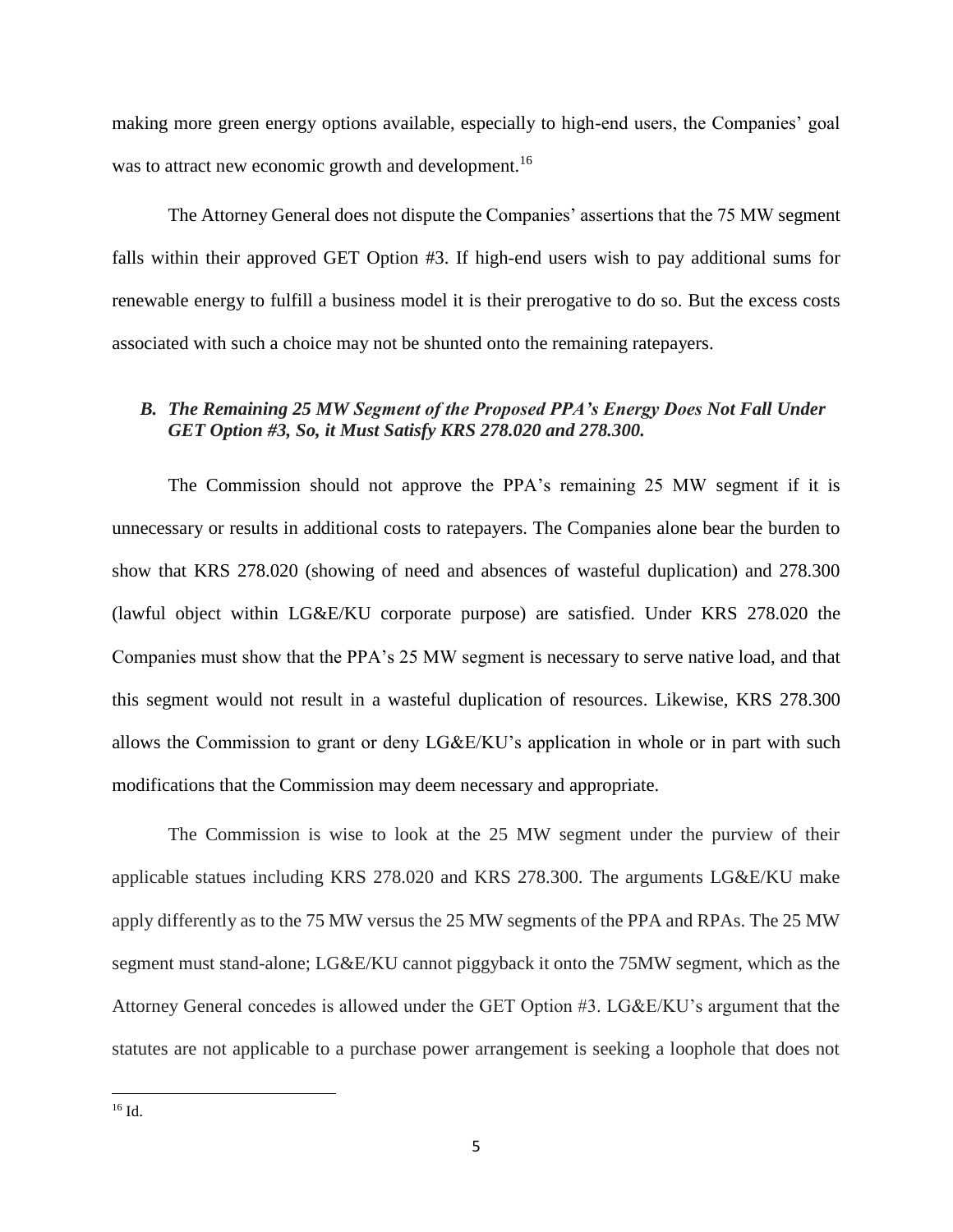exist in order to justify the 25 MW segment. The operational and functional implications to ratepayers may be different from new generation construction but they still exist and must be addressed in order to prove that they are of benefit to ratepayers. Therefore, it is appropriate to apply KRS 278.020(1) need and wasteful duplication criteria in order to determine whether the Companies have satisfied the requirement of KRS 278.300.

The Companies described the contract's economic impact through the testimony of David Sinclair, at Table 2.<sup>17</sup> Table 2 utilizes fuel price, CO2 emission price, unit life scenarios and levelized REC prices. Each of these scenarios is predicated on estimated future projections. The Companies concede a range of possibilities between costs versus savings to the average residential customer.<sup>18</sup> In doing so, the Companies admit there is a possibility that ratepayers will have to pay for the 25 MW segment.

How does one know the fixed prices in the PPA for the next 20 years will be competitive with fossil fuels or even other forms of renewables in the next 5, 10, or 15 years? A carbon tax is a non-existent hypothetical and the Commission should therefore either not consider it, or give it little weight when determining whether potential ratepayer benefits exceed known costs. Additionally, the Companies' explanation of whether RECs will in fact reduce ratepayer costs for the 25 MW segment lacks sufficient details, including whether they will have to utilize RECs in Virginia to satisfy that state's new comprehensive renewable energy mandate. No explanation is given of the expected amount of monies the 25 MW might generate through RECs and what they could mean to the average customer. Moreover, the Companies say that the power from the PPA is not likely to add additional off-systems sales.<sup>19</sup>

<sup>17</sup> Sinclair testimony page 17. See also Companies' response AG DR 2-19.

<sup>18</sup> Companies' response to AG DR 2-19.

<sup>19</sup> Companies' response to AG DR 3-1(e).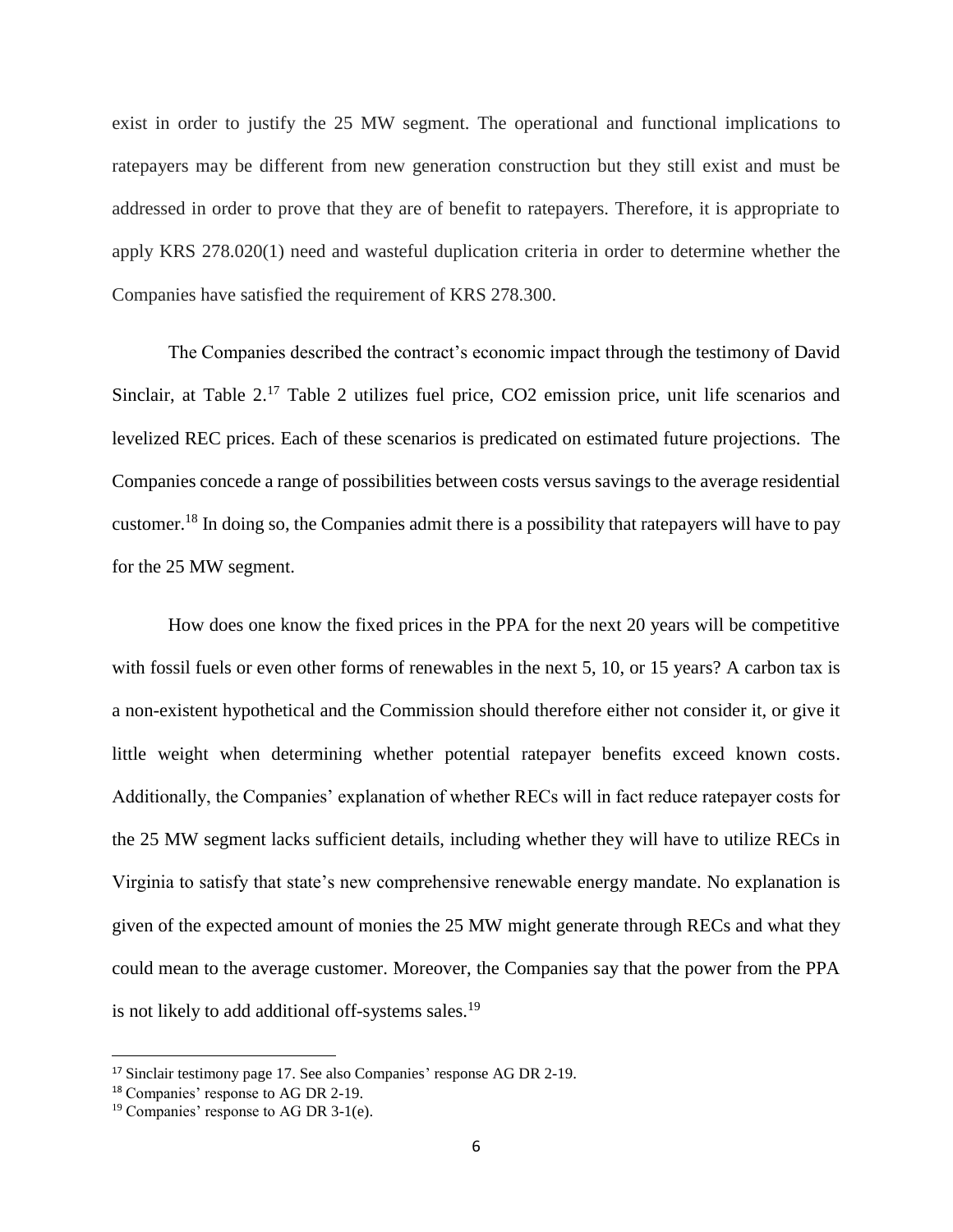As a result, the Companies cannot guarantee that the 25 MW segment under the PPA will not pose increased costs to ratepayers. In fact, the Companies admit that the 25 MW segment will be recovered through base rates.<sup>20</sup> Even though fuel costs for the proposed 25 MW segment will obviously be zero, it is just as obvious that potential savings to the Fuel Adjustment Clause (FAC) charges are subject to the harsh, unpredictable variability of solar availability.<sup>21</sup> Furthermore, LG&E/KU admit they are not shying away from opportunities to increase renewable generation at a modest incremental cost.<sup>22</sup> They admit it is uncertain that the 75 MW segment under the PPA will even reduce future electricity costs to Toyota or Dow.<sup>23</sup> Since even the 75 MW segment of the PPA has such uncertainties, how can the Companies be certain that the remaining segment will pose no additional costs to ratepayers? The uncertainties are simply too numerous and the Companies are seeking to force the ratepayers to take a financial gamble on 25 MW of unnecessary solar power based upon their own economic analysis, a gamble the Companies are not asking their shareholders to take.<sup>24</sup>

The Companies admit that solar cannot work without the reliability of energy generated by fossil fuels.<sup>25</sup> While at the same time, they acknowledge the energy produced under the proposed solar contracts will likely displace energy from coal generation.<sup>26</sup> This further illustrates that the 25 MW segment of solar constitutes wasteful and unnecessary duplication, unlike the 75 MW segment, which specific customers are purchasing to satisfy their corporate preference for a certain form of energy. When the sun is not shining (a frequent occurrence in Kentucky), Toyota and Dow will be dependent upon the exact same coal and natural gas plants everyone relies on to get their

<sup>20</sup> Conroy Testimony p. 8 lines 19-20.

<sup>&</sup>lt;sup>21</sup> See responses to AG DR 3-1 (e), AG DR 3-5, and Sinclair testimony, pp. 17-18.

 $22$  Sinclair testimony p. 5, line 20 thru p. 6, line 1.

<sup>23</sup> Sinclair testimony p. 28, lines 1-2.

 $24$  Response AG DR 2-21.

<sup>25</sup> Sinclair testimony p. 13, lines 1-3.

<sup>26</sup>Sinclair testimony p. 18, lines 8-10.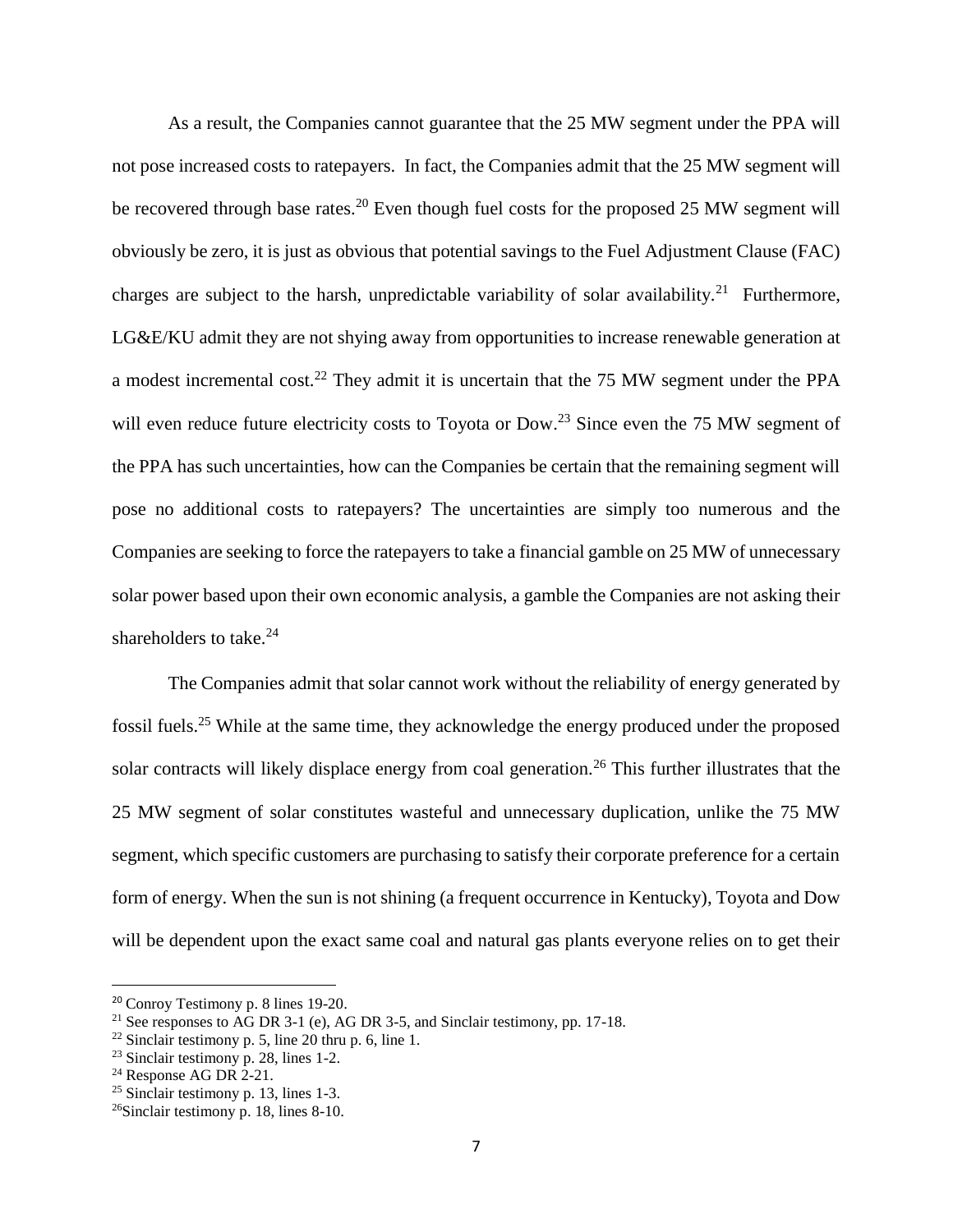electricity. The Companies recognize the need for fossil fuels to ensure reliability and admit that solar is unable to duplicate such reliability. Clearly, the 25 MW segment is a luxury and not a necessity to the reliability of the Companies' native load obligation.

In fact, the Companies further acknowledge they already possess adequate supply side resources to meet existing native load and that the entire 100 MW of solar is unnecessary to meet a need for reliability or capacity.<sup>27</sup> Therefore, LG&E/KU's attempt to satisfy KRS 278.020(1) by arguing reasonable alternatives were considered is misplaced. There is no need for alternatives when Toyota and Dow, or other willing industrial customers, can pay for 100% of the cost as envisioned under the GET Option #3. Ratepayers should not be subject to the risk of increased costs to pay for an unnecessary energy source. The 25 MW segment added to native load is clearly a wasteful duplication of resources. Ratepayers should not shoulder the risk of unnecessary cost or wasteful duplication.

Disapproving the 25 MW segment does not prevent Toyota, Dow or any other industrial customer from obtaining renewable energy. Currently, the Companies are meeting the energy needs of all its customers, including the two industrial customers at issue. Even if the Commission does not approve the application, the Companies will continue to be able to meet the needs of all their customers.<sup>28</sup> Energy realized from the PPA will be additional capacity.<sup>29</sup> The Commission should approve the 75 MW segment under the GET Option #3 but should not approve the 25 MW segment unless it is satisfied that it is beneficial to the ratepayers.

# *C. Additional Safeguards Should be Added if the Commission Approves the 25 MW Segment.*

If the Commission decides to approve the 25 MW segment, the Attorney General suggests

<sup>27</sup> Sinclair testimony p. 6, lines 9-10.

<sup>28</sup> Companies' response PSC DR 2-1 (a).

<sup>29</sup> Companies' response AG DR 3-5.